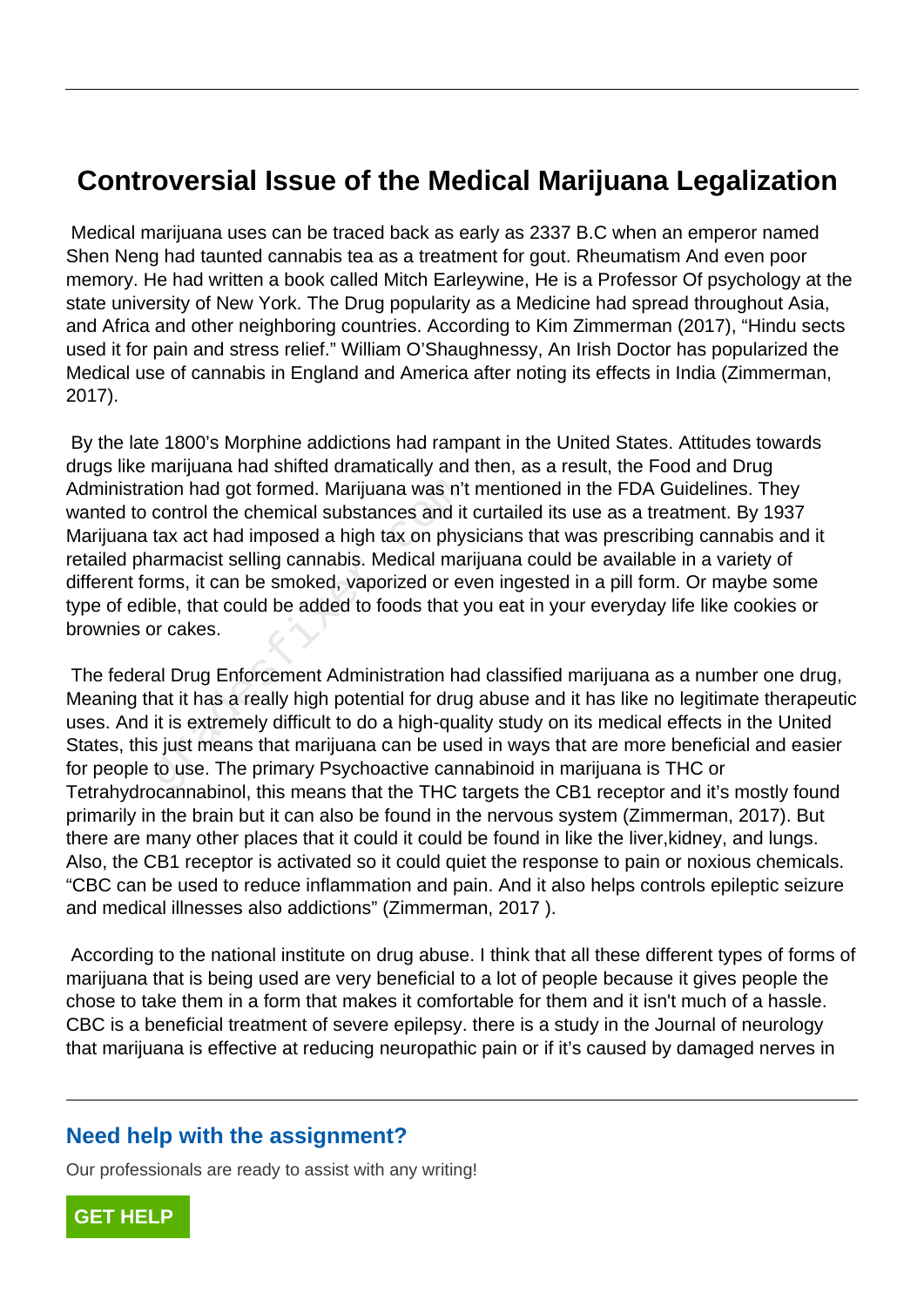HIV patients. But Then again opiates such as morphine are ineffective at treating that sort of pain relief.

 Furthermore, In another study, they found that marijuana let to dramatic levels of pain relief. And some researchers at the American Academy of Neurology have also found that medical marijuana in a form of a pill had seemed to reduce the stiffness and muscle spasms in multiple sclerosis. "Medications eased the certain pain symptoms, such as pain related to spasms and painful burning as well as an overactive bladder"(Zimmerman,2017). This states that Medical marijuana can be really beneficial to a lot of diseases that are known to Kill people but it can also ease the pain for them as well so they don't go through all of thatHowever, A well-known effect that is caused by marijuana is having the " munchies ". It's been used to stimulate the appetite among HIV and AIDS. But the majority of people who has a more suppressed appetite due to some type of medical condition.

 Medical marijuana is consistently treated for nausea and induced by chemotherapy. And most studies of the smoked form Is limited. Medical marijuana has been known to treat glaucoma. which is a more elevated pressure in the eyeball that can lead to a person being blind. While smoking the drug it may reduce intraocular pressure, it can be consumed numerous times during the day to have the desired side effect, and some other drugs that more effective. But According to what the American Cancer Society (2016) said, "CBD is a non Psychoactive component of marijuana that has some therapeutic benefits, but since it doesn't target the CB1 Receptor, it really doesn't have people feeling high". Marijuana has some side effects to it when you smoke it in any kind of way. THC binds the cannabinoid Which is concentrated in the areas of the brain, which associates with thinking, memories, pleasure, and coordination. And also the time perception. These effects can interfere with a person's attention, judgment and balance. I think that these effects of marijuana are more of the way of making a person feel more at ease and calm and not like in a way where they are hurting. It just gives them the feeling of feeling more comfortable. The states with these laws and districts with medical marijuana laws are Alaska, California, Colorado, Illinois and many others. These selected ones are required to have a doctors approval for the usage of medical marijuana. In most states they want people to fill out an application or pay a fee or maybe even provide some sort of identification, to successfully receive an ID card you would have to have a signed statement from a doctor. That statement would have to have the conditions or diseases you have for you to receive medical marijuana for your condition. the smoked form is limited. Medical mander and the every more elevated pressure in the eyeball<br>he drug it may reduce intraocular press<br>day to have the desired side effect, an<br>to what the American Cancer Society (<br>it of mar

 Majority of these laws allow dispensaries and they outline specific conditions for which medical marijuana can be prescribed. They can also vary by the state by the type of format and amount of the cannabis that can be obtained by each visit for personal use. So, therefore, you could only have a certain amount depending on your type of condition you are in. Majority of the states are passing laws that are allowing the use of medical marijuana, and they are asking

## **Need help with the assignment?**

Our professionals are ready to assist with any writing!